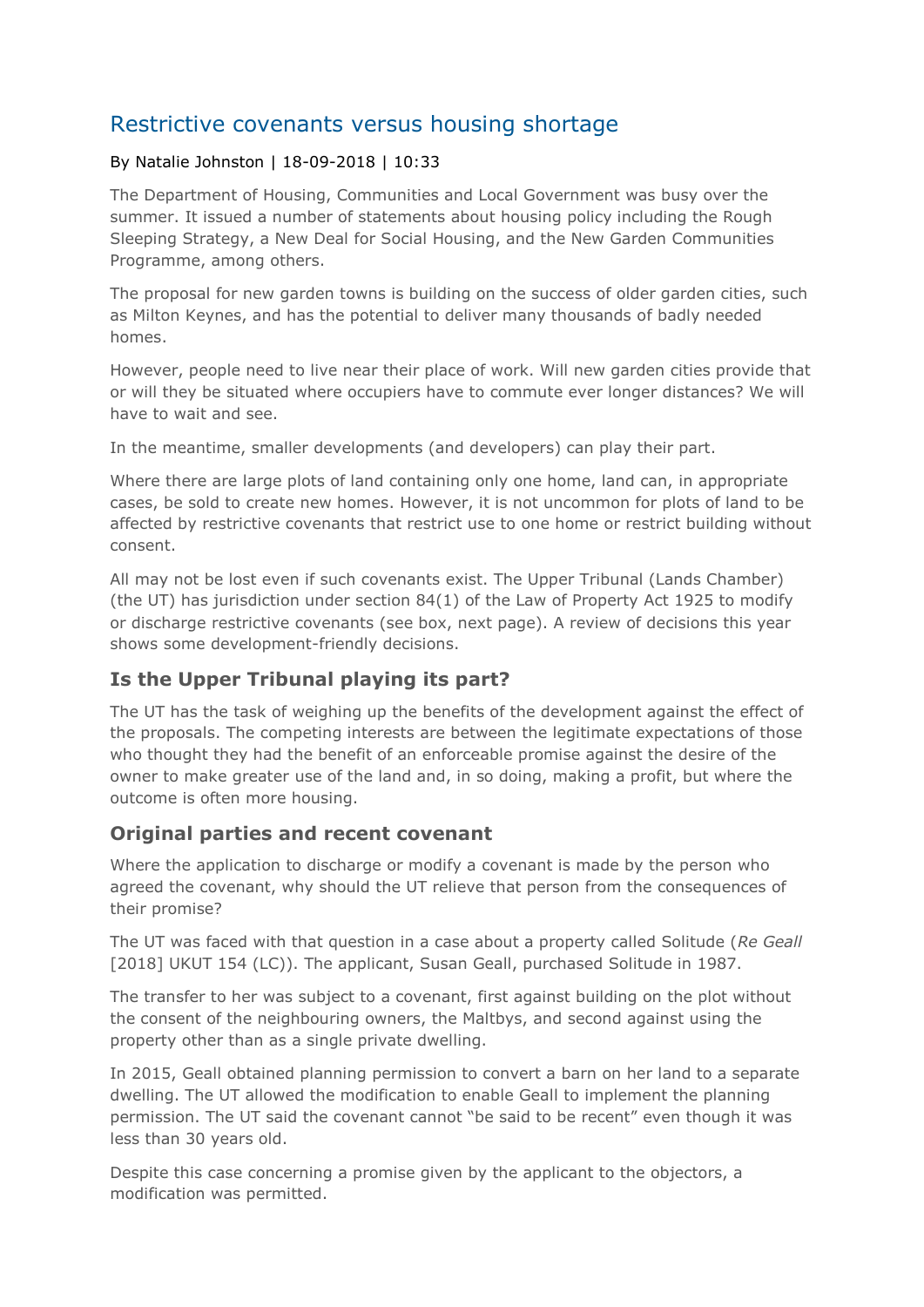### **Small money payment**

Where the disadvantage suffered by an objector is not substantial enough to prevent the modification, a compensatory payment can be made. This is usually in the low thousands of pounds, as any substantial payment would suggest that the disadvantage is substantial and so the modification should not go ahead. However, some fairly large sums are being awarded.

In *Re Geall*, the UT awarded £65,000, which was held not to be substantial in the context of an estate worth £2.6m (2.5%).

In another case this year, *Lamble* v *Buttaci* [2018] UKUT 175 (LC), an application by Lamble to build a new larger house and garage in breach of a restrictive covenant was allowed, with compensation awarded amounting to £50,000 or 2-2.5% of the value of the objector's estate (£2.25m).

Those are fairly substantial sums to most people but the sum itself is assessed in the context of the value of the estate affected.

In contrast, in *Re Fogg* [2018] UKUT 114 (LC), where there was diminution in value of 5% (£21,000 to £25,000) on properties worth between £400,000 and £450,000, the application failed on other grounds but would have failed on the amount of compensation as a proportion of the value of the property.

While at first blush large compensation sums would seem to be against the interests of developers, in fact it may allow a modification to go ahead which would otherwise fail. It is for the developer to assess whether the development is still viable.

#### **Thin edge of the wedge**

The UT continues to be concerned that the effect of modification may allow further changes in the neighbourhood.

One such example this year was in *Re Theodossiades* [2017] UKUT 461 (LC) concerning a large home that was to be demolished to allow the construction of a number of flats.

The UT addressed the "thin edge of the wedge" argument, saying that it is a question of fact in each case. In that case it was accepted that there may be further applications for modification – but the modification was permitted anyway.

## **The effect of charitable or public purpose**

One of the grounds for modification or discharge is that the restriction impedes a reasonable use of land and is in the public interest (ground (aa)(1A)).

In *Re Thomas Pocklington Trust Ltd* [\[2018\] UKUT 256 \(LC\);](http://wordpress.egi.co.uk/https:/wordpress.egi.co.uk/legal/re-thomas-pocklington-trust-ltds-application-2/) [\[2018\] PLSCS 145,](http://wordpress.egi.co.uk/https:/wordpress.egi.co.uk/legal/re-thomas-pocklington-trust-ltds-application/) a charity was seeking to develop land previously used as a care home into flats to release funds for other charitable purposes.

The application succeeded on the ground that it did not secure to the objectors benefits of substantial value or advantage.

However, the UT made it clear that being a charity does not mean that the development is in the public interest.

In October the Court of Appeal will consider issues of public interest in *Re Millgate Developments Ltd* [\[2016\] UKUT 515 \(LC\);](http://wordpress.egi.co.uk/https:/wordpress.egi.co.uk/legal/re-millgate-developments-ltds-application-2/) [\[2016\] PLSCS 339.](http://wordpress.egi.co.uk/https:/wordpress.egi.co.uk/legal/re-millgate-developments-ltds-application/)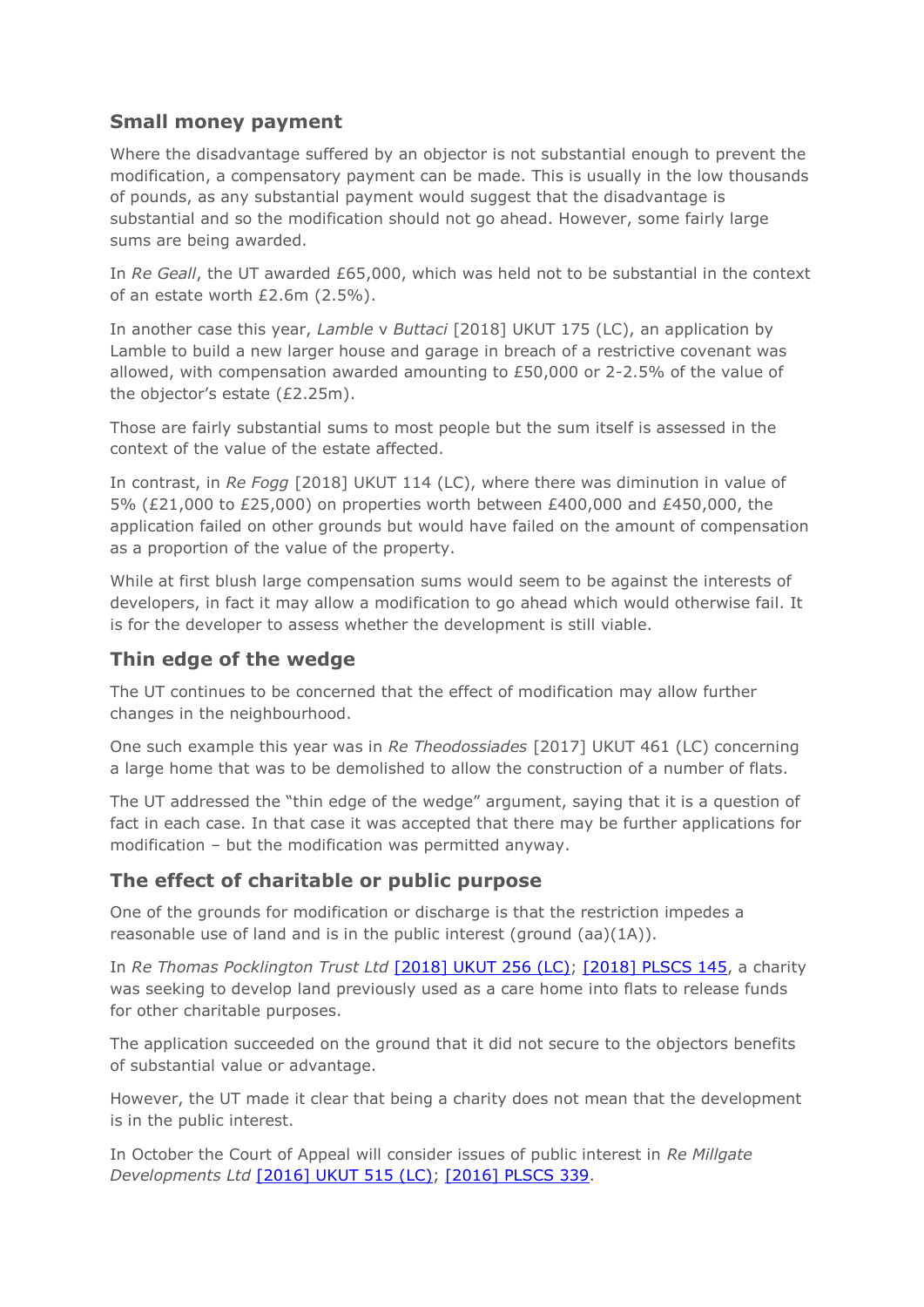*Millgate* concerns a developer that built 13 affordable homes in breach of covenant. The UT allowed the modification of the covenant despite the covenant securing practical benefits of substantial value and found that the public interest in the affordable homes outweighed a need to punish the developer. The UT awarded £150,000 (an amount previously offered).

It will be interesting to see the Court of Appeal's decision in *Millgate*. How far can the UT go in permitting the building of badly needed homes in the public interest against the legitimate expectations of neighbouring owners?

### **Development friendly?**

It's difficult to extract any firm trends because restrictive covenant cases are so factspecific. However, applications to modify restrictive covenants are succeeding on facts that would be considered difficult.

Nonetheless, development plans should minimise the impact on sight lines, noise, traffic and light.

Developers seeking to insure against a neighbour's challenge should keep in mind sensitive design, which will make underwriters more comfortable with a project.

If insurance is not an available option, consult a neighbour at an early stage. Even if agreement cannot be reached, at least there is an understanding of the arguments and it might be possible to ensure that any disadvantage is not substantial.

If you decide to apply for a modification or discharge, modification is by far the easier route and careful preparation of evidence of the impact on neighbours (financial and otherwise) is key.

None of us want the places we live to feel cramped or overpopulated, and sensitive design can help enormously.

Experienced developers building homes where people want to be is part of the solution to the housing crisis.

The careful consideration applied by the UT is the check and balance to protect legitimate expectations of landowners while promoting effective land use.

#### **Grounds for altering restrictive covenants**

Summary of the grounds to modify or discharge a restrictive covenant in section 84(1) of the Law of Property Act 1925 (see Act for full terms)

(a) The restriction is deemed obsolete due to changes in the property, neighbourhood or other reasons

(aa) The covenant impedes a reasonable user of land and

(1A) the covenant does not secure to the person with the benefit practical benefits of substantial value or advantage or is contrary to the public interest

(c) The proposed discharge or modification will not injure the person with the benefit of the covenant. An order discharging or modifying a restriction may direct the applicant to pay: